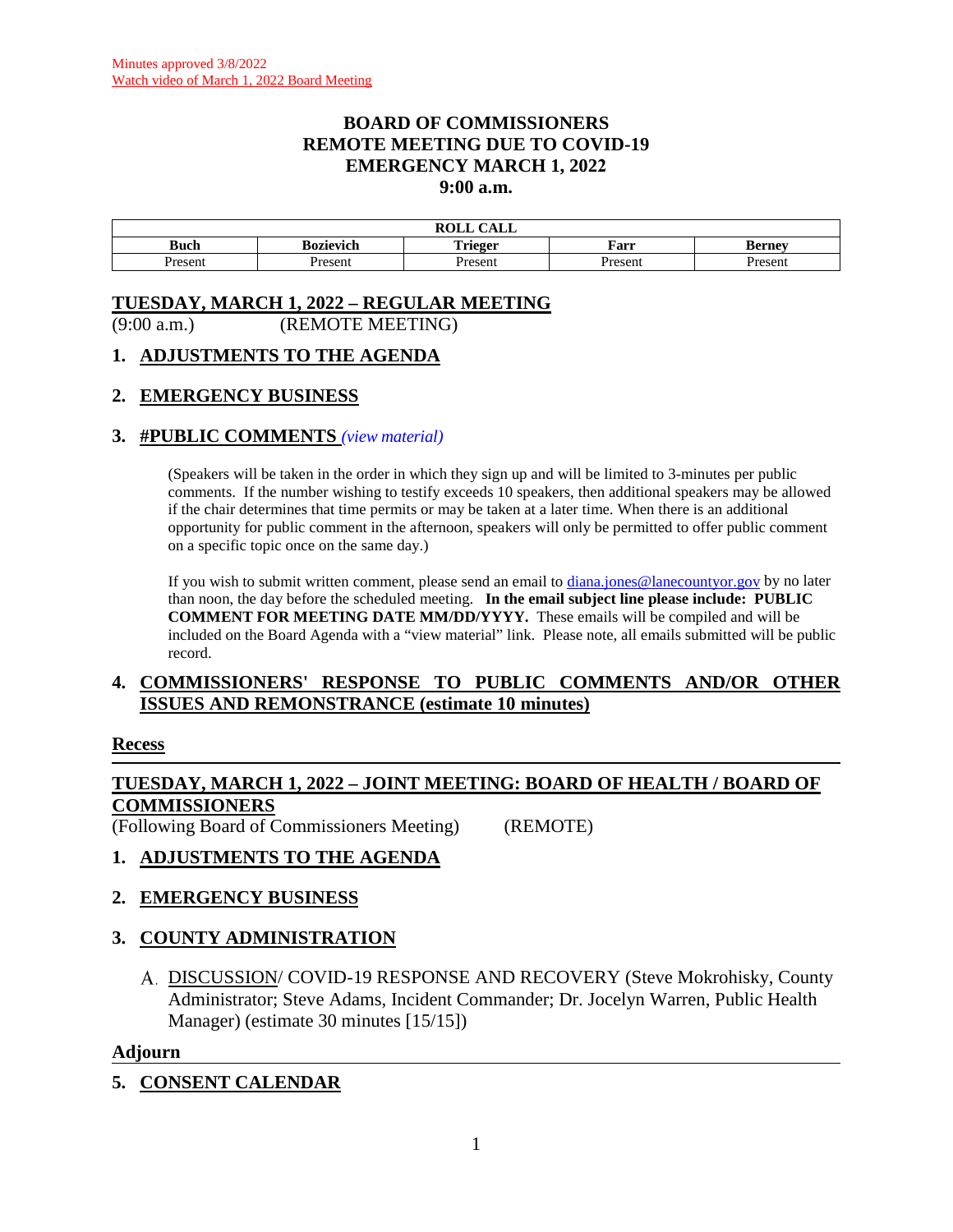(All items listed here are considered to be routine by the Board of Commissioners and will be enacted by one motion in the form listed below. There will be no separate discussion of these items. If discussion is desired, that item will be removed from the Consent Calendar and will be considered separately.)

## BEGINNING OF CONSENT CALENDAR \* \* \* \* (estimate 2 minutes)

# A. COUNTY ADMINISTRATION

- Approval of minutes: 2/8/2022 *(view [material\)](http://www.lanecountyor.gov/UserFiles/Servers/Server_3585797/File/Government/BCC/2022/2022_AGENDAS/030122agenda/T.5.A.1.pdf)*
- ORDER 22-03-01-01/ In the Matter of Commenting on Proposed Name Changes for a Natural Feature Located in Lane County to the Oregon Geographic Names Board. (Jeff Kincaid, Management Analyst) *(view [material\)](http://www.lanecountyor.gov/UserFiles/Servers/Server_3585797/File/Government/BCC/2022/2022_AGENDAS/030122agenda/T.5.A.2.pdf)*
- ORDER 22-03-01-02/ In the Matter of Accepting \$15,500,000 in American Rescue Plan Grant Funds from the Oregon Business Development Department for Drinking Water and Wastewater System Replacements in the McKenzie River Valley and Delegating Authority to the County Administrator to Enter into any Agreements Related to the Proposed Uses. (Austin Ramirez, Community and Economic Development Manager) *(view [material\)](http://www.lanecountyor.gov/UserFiles/Servers/Server_3585797/File/Government/BCC/2022/2022_AGENDAS/030122agenda/T.5.A.3.pdf)*
- ORDER 22-03-01-03/ In the Matter of Readopting Lane Manual Provision Related to Investment Policies (LM 4.020). (Robert Tintle, Financial Services Manager) *(view [material\)](http://www.lanecountyor.gov/UserFiles/Servers/Server_3585797/File/Government/BCC/2022/2022_AGENDAS/030122agenda/T.5.A.4.pdf)*

# B. HEALTH & HUMAN SERVICES

ORDER 22-03-01-04/ In the Matter of Approving Five Amendments, and Delegating Authority to the County Administrator to Sign the Approved Actions. (Eve Gray, Director) *(view [material\)](http://www.lanecountyor.gov/UserFiles/Servers/Server_3585797/File/Government/BCC/2022/2022_AGENDAS/030122agenda/T.5.B.1.pdf)*

# C. PUBLIC WORKS

- ORDER 22-03-01-05/ In the Matter of Appointing Two Commissioner Appointee Citizen Members to the Climate Advisory Committee for the Specified Term. (PM & NBA 02/04/2020, 06/16/2020, 8/18/2020) (Dan Hurley, Director, Mark Nystrom, Climate Strategist) *(view [material\)](http://www.lanecountyor.gov/UserFiles/Servers/Server_3585797/File/Government/BCC/2022/2022_AGENDAS/030122agenda/T.5.C.1.pdf)*
- ORDER 22-03-01-06/ In the Matter of Approving Five Public Works Contracts and Amendments and Delegating Authority to the County Administrator to Execute the Approved Contracts and Amendments for Eugene Water & Electric Board, Expense in the amount of \$6,500,000.; ISCO Industries, Inc., Expense in the amount of \$151,413.61; Northwest Linings & Geotextile Products, Inc., and Erosion Control Applications, Inc., Expense in the amount of \$1,254,150.66; United States Department of Agriculture, Forest Service-Siuslaw National Forest, Revenue in the amount of \$336,449.; Department of Consumer & Business Services, Revenue in the amount of \$1,525,640. (Dan Hurley, Director) *(view [material\)](http://www.lanecountyor.gov/UserFiles/Servers/Server_3585797/File/Government/BCC/2022/2022_AGENDAS/030122agenda/T.5.C.2.pdf)*

| <b>MOTION: Berney</b> |      | <b>COMMENTS:</b> |
|-----------------------|------|------------------|
| <b>SECOND: Buch</b>   |      |                  |
| <b>VOTE</b>           |      |                  |
| <b>Name</b>           | Vote |                  |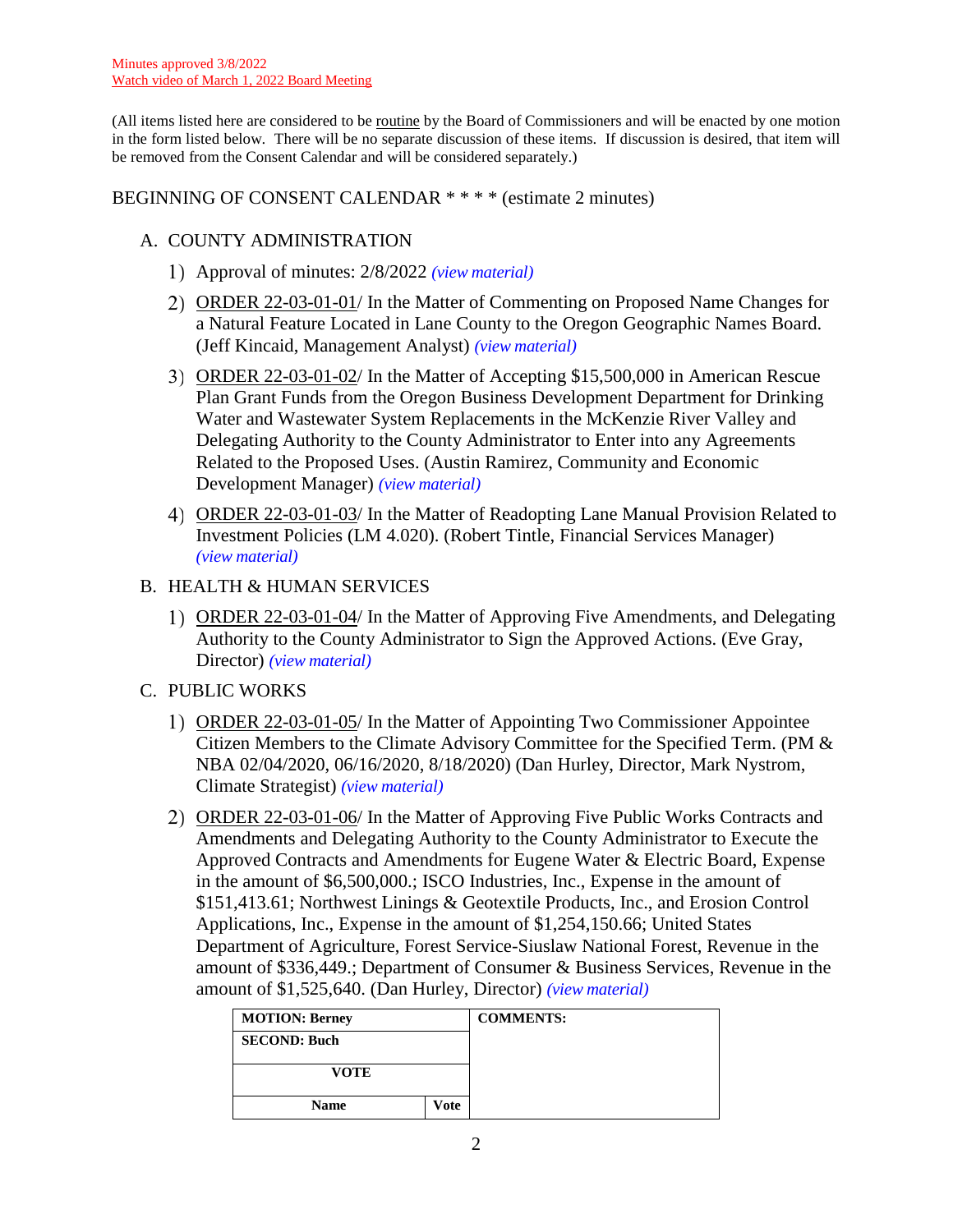| <b>Commissioner Jay Bozievich</b>  | YES. |
|------------------------------------|------|
| <b>Commissioner Laurie Trieger</b> | YES  |
| <b>Commissioner Pat Farr</b>       | YES  |
| <b>Commissioner Joe Berney</b>     | YES  |
| <b>Commissioner Heather Buch</b>   | YES. |

# **6. HUMAN RESOURCES**

A. ORDER 22-03-01-07/ In the Matter of Adjust the Base Annual Salaries of Lane County's Elected Officials - Assessor. (Herb Vloedman, Lane County Budget Committee Chair; Joshua Burstein, EOCB Chair; Darcy Dillon, Senior Workforce Analyst) (estimate 30 minutes for items A-D combined [15/15]) (**10:00 a.m. Time Certain)** *(view [material\)](http://www.lanecountyor.gov/UserFiles/Servers/Server_3585797/File/Government/BCC/2022/2022_AGENDAS/030122agenda/T.6.A.pdf)*

| <b>MOTION: Berney</b>          |             |
|--------------------------------|-------------|
| <b>SECOND: Buch</b>            |             |
| VOTE                           |             |
| <b>Name</b>                    | <b>Vote</b> |
| Commissioner Jay Bozievich     | YES.        |
| Commissioner Laurie Trieger    | <b>YES</b>  |
| Commissioner Pat Farr          | YES         |
| <b>Commissioner Joe Berney</b> | YES         |
| Commissioner Heather Buch      | YES.        |

B. ORDER 22-03-01-08/ In the Matter of Adjust the Base Annual Salaries of Lane County's Elected Officials – District Attorney. (Herb Vloedman, Lane County Budget Committee Chair; Joshua Burstein, EOCB Chair; Darcy Dillon, Senior Workforce Analyst) *(view [material\)](http://www.lanecountyor.gov/UserFiles/Servers/Server_3585797/File/Government/BCC/2022/2022_AGENDAS/030122agenda/T.6.B.pdf)*

| <b>MOTION: Buch</b>              |      | <b>COMMENTS:</b> |
|----------------------------------|------|------------------|
| <b>SECOND: Berney</b>            |      |                  |
| <b>VOTE</b>                      |      |                  |
| <b>Name</b>                      | Vote |                  |
| Commissioner Jay Bozievich       | YES. |                  |
| Commissioner Laurie Trieger      | YES. |                  |
| Commissioner Pat Farr            | YES. |                  |
| <b>Commissioner Joe Berney</b>   | YES. |                  |
| <b>Commissioner Heather Buch</b> | YES  |                  |

C. ORDER 22-03-01-09/ In the Matter of Adjust the Base Annual Salaries of Lane County's Elected Officials – Justice of the Peace. (Herb Vloedman, Lane County Budget Committee Chair; Joshua Burstein, EOCB Chair; Darcy Dillon, Senior Workforce Analyst) *(view [material\)](http://www.lanecountyor.gov/UserFiles/Servers/Server_3585797/File/Government/BCC/2022/2022_AGENDAS/030122agenda/T.6.C.pdf)*

| <b>MOTION: Bozievich</b> |  |
|--------------------------|--|
|                          |  |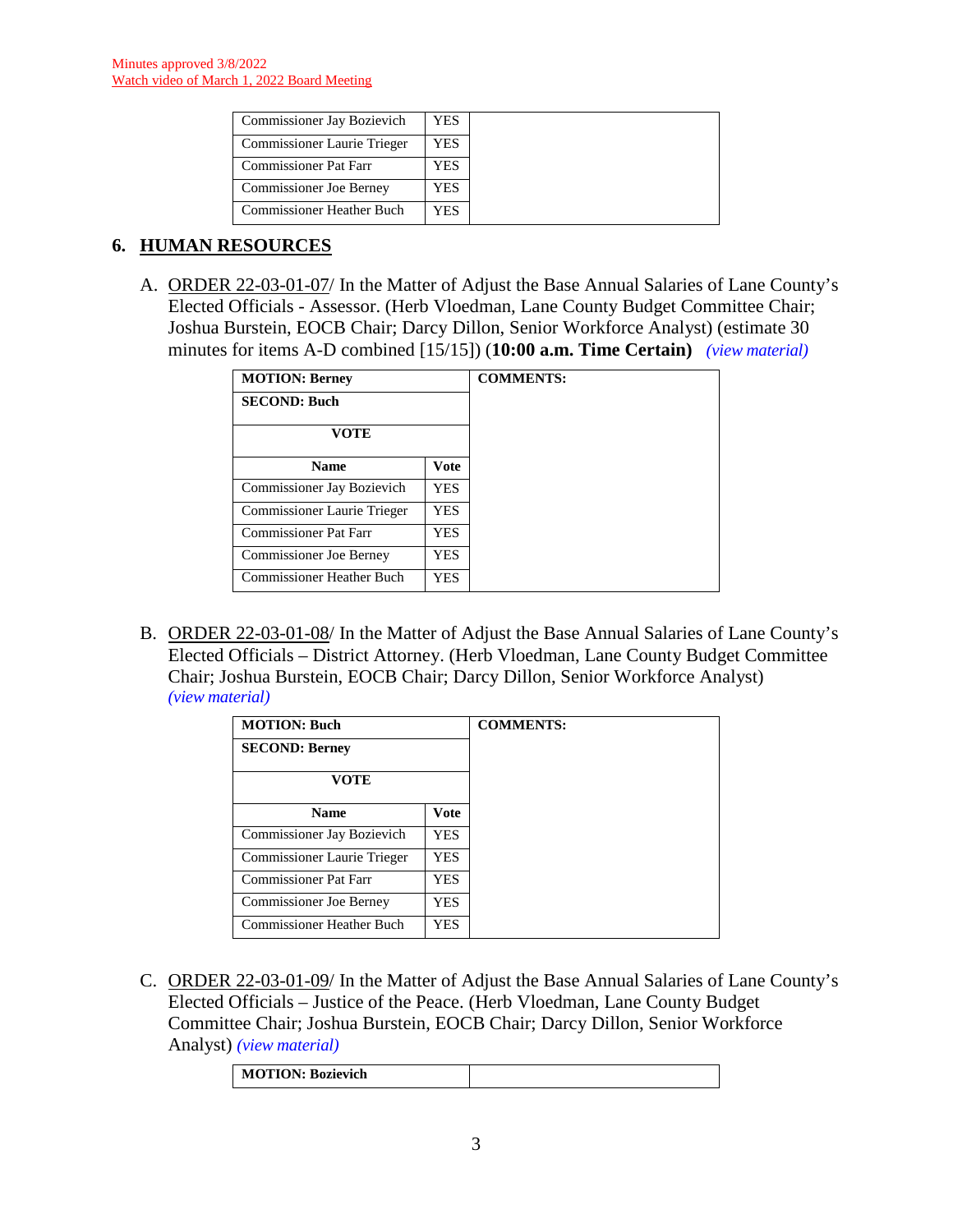| <b>SECOND: Buch</b>            |             |                  |
|--------------------------------|-------------|------------------|
| VOTE                           |             |                  |
| <b>Name</b>                    | <b>Vote</b> |                  |
| Commissioner Jay Bozievich     | <b>YES</b>  | <b>COMMENTS:</b> |
| Commissioner Laurie Trieger    | <b>YES</b>  |                  |
| <b>Commissioner Pat Farr</b>   | <b>YES</b>  |                  |
| <b>Commissioner Joe Berney</b> | <b>YES</b>  |                  |
| Commissioner Heather Buch      | YES         |                  |

D. ORDER 22-03-01-10/ In the Matter of Adjust the Base Annual Salaries of Lane County's Elected Officials - Sheriff. (Herb Vloedman, Lane County Budget Committee Chair; Joshua Burstein, EOCB Chair; Darcy Dillon, Senior Workforce Analyst) *(view [material\)](http://www.lanecountyor.gov/UserFiles/Servers/Server_3585797/File/Government/BCC/2022/2022_AGENDAS/030122agenda/T.6.D.pdf)*

| <b>MOTION: Berney</b>            |             |
|----------------------------------|-------------|
| <b>SECOND: Bozievich</b>         |             |
| VOTE                             |             |
| <b>Name</b>                      | <b>Vote</b> |
| Commissioner Jay Bozievich       | YES.        |
| Commissioner Laurie Trieger      | YES.        |
| <b>Commissioner Pat Farr</b>     | YES.        |
| <b>Commissioner Joe Berney</b>   | YES.        |
| <b>Commissioner Heather Buch</b> | YES.        |

# **7. COUNTY COUNSEL**

A. Announcements

# **8. COUNTY ADMINISTRATION**

A. Announcements

#### **9. COMMISSIONERS' BUSINESS**

- A. Announcements
- B. Future Board Assignment Requests

#### **10. REVIEW ASSIGNMENTS**

### **11. EXECUTIVE SESSION as per ORS 192.660** (Remote Meeting)

#### **12. OTHER BUSINESS**

#### **Adjourn**